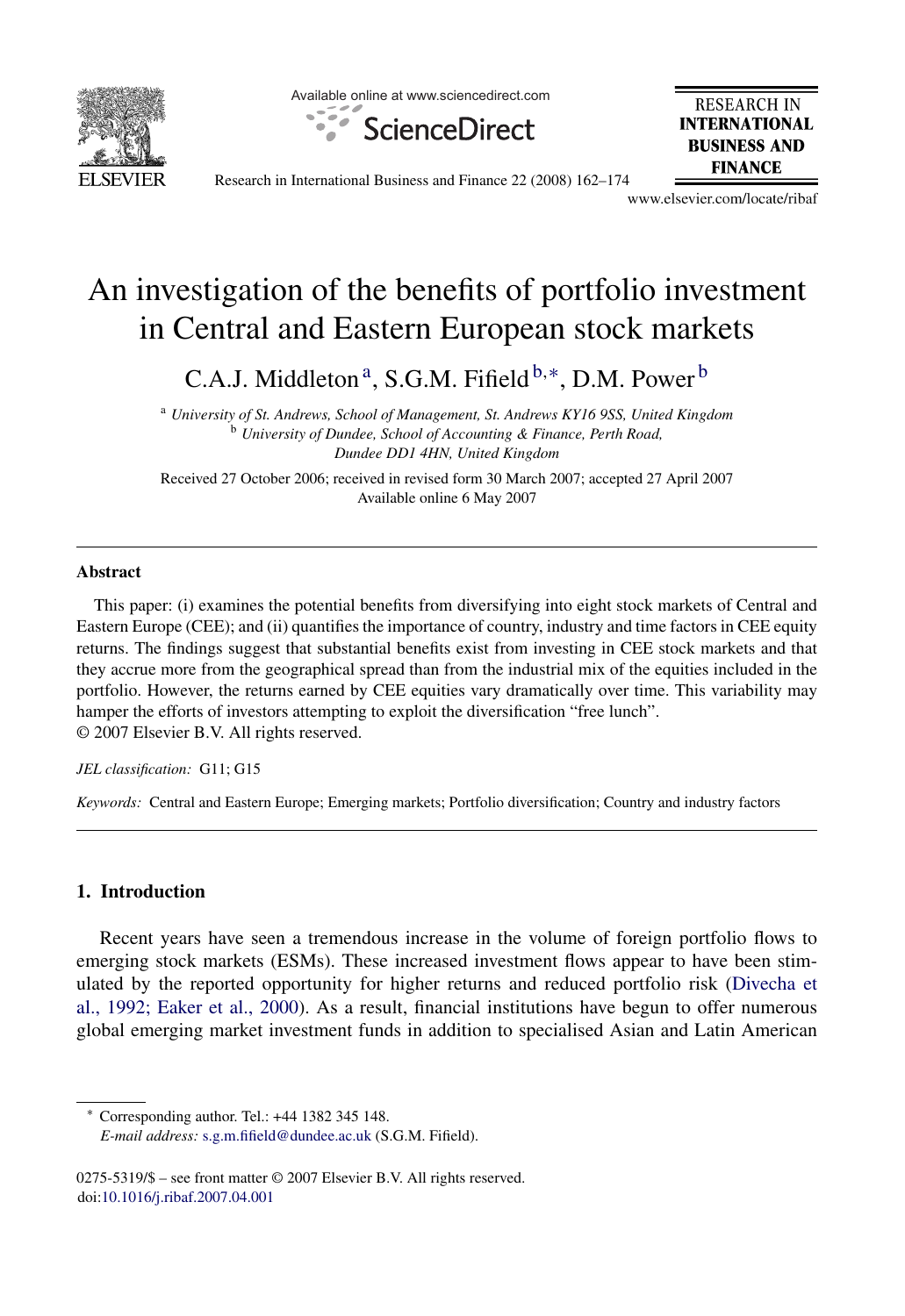investment vehicles which focus on a specific region.<sup>1</sup> However, more recently, a number of specialised European emerging market funds have been established; these funds have recorded exceptional results. For example, in 2003, eight of the top ten performing emerging market funds had a European focus ([Financial Times, 2003\).](#page--1-0) Furthermore, the top ranking fund, Pictet Fund Eastern Europe, earned a total return over the three-year period, 2001–2003, of 70.6 percent.2

Most of the previous research which has investigated the performance of emerging markets has adopted either a global focus or employed a regional perspective by considering the emerging markets of Asia and Latin America. By contrast, this paper examines the emerging markets of Central and Eastern Europe (CEE)—a group that to date has not been analysed to any great extent in academic studies. The objectives of this paper are to: (i) investigate the theoretical benefits available from investing in emerging markets by examining the historical returns earned by equities from a number of countries located in the CEE region over the recent period 1998–2003; and (ii) quantify the role of country, industry and time effects in driving the returns of individual CEE emerging market shares. The results of this analysis have important implications for the management of CEE investment portfolios. Specifically, they determine the size and nature of the gains from diversifying into the CEE region and indicate how the research function of institutions engaged in CEE equity investment should be managed.

This research has a number of novel features. First, while most studies which examine the performance of ESMs focus on aggregate national indices, this study employs disaggregated data. Thus, a measure of realism is injected into the analysis by allowing portfolios of equities of individual companies from different markets to be constructed. Second, the study analyses a mix of different markets from the CEE region which vary in terms of size, industrial composition, spread of securities traded and technological sophistication; previous research has tended to concentrate on the larger markets in this region. Third, the study examines the gains from diversifying into the CEE region for a recent time period, January 1998 to December 2003.<sup>3</sup> Finally, to date, no study has investigated the nature of the gains from diversifying into CEE equity markets. This study attempts to fill this gap.

In order to establish a background for the analysis, Section [2](#page--1-0) presents a brief review of the literature on ESM investment. Section [3](#page--1-0) introduces the dataset and presents some descriptive statistics. The case for investing in CEE markets is examined in Section [4](#page--1-0) and the nature of the possible gains from CEE equity investment is explored in Section [5.](#page--1-0) The final section offers a number of concluding observations.

 $<sup>1</sup>$  As interest in ESM investment has increased, the flow of funds to these emerging economies has risen at an astonishing</sup> rate ([Claessens, 1995\).](#page--1-0) In addition to increased portfolio flows, [Tesar and Werner \(1995\)](#page--1-0) highlight that developing economies as a whole have increased their financing through new equity issues, from almost zero in 1985 to US\$ 5 billion in 1991. As a result, the proportion of the world's equity market capitalisation attributable to emerging markets has increased dramatically since the early 1990s.

<sup>&</sup>lt;sup>2</sup> The performance of Central and Eastern European emerging markets is also of interest because the countries in this region: (i) are moving from centrally controlled to market economies; (ii) have obtained, or are seeking, European Union (EU) membership; and (iii) are currently enjoying increasing net private portfolio investment flows; private portfolio flows reached an estimated net inflow of US\$ 7.6 billion in 2004 ([Institute of International Finance, 2005\).](#page--1-0) For a discussion of the impact of EU membership on CEE countries, the reader is referred to [Mockaitis \(2005\).](#page--1-0)

<sup>&</sup>lt;sup>3</sup> This recent period has seen a great transformation in the CEE financial systems ([Schobert, 2006\) a](#page--1-0)nd a huge increase in the volume of foreign direct investment flows as these countries have moved to join the EU [\(Kalotay, 2004\).](#page--1-0)